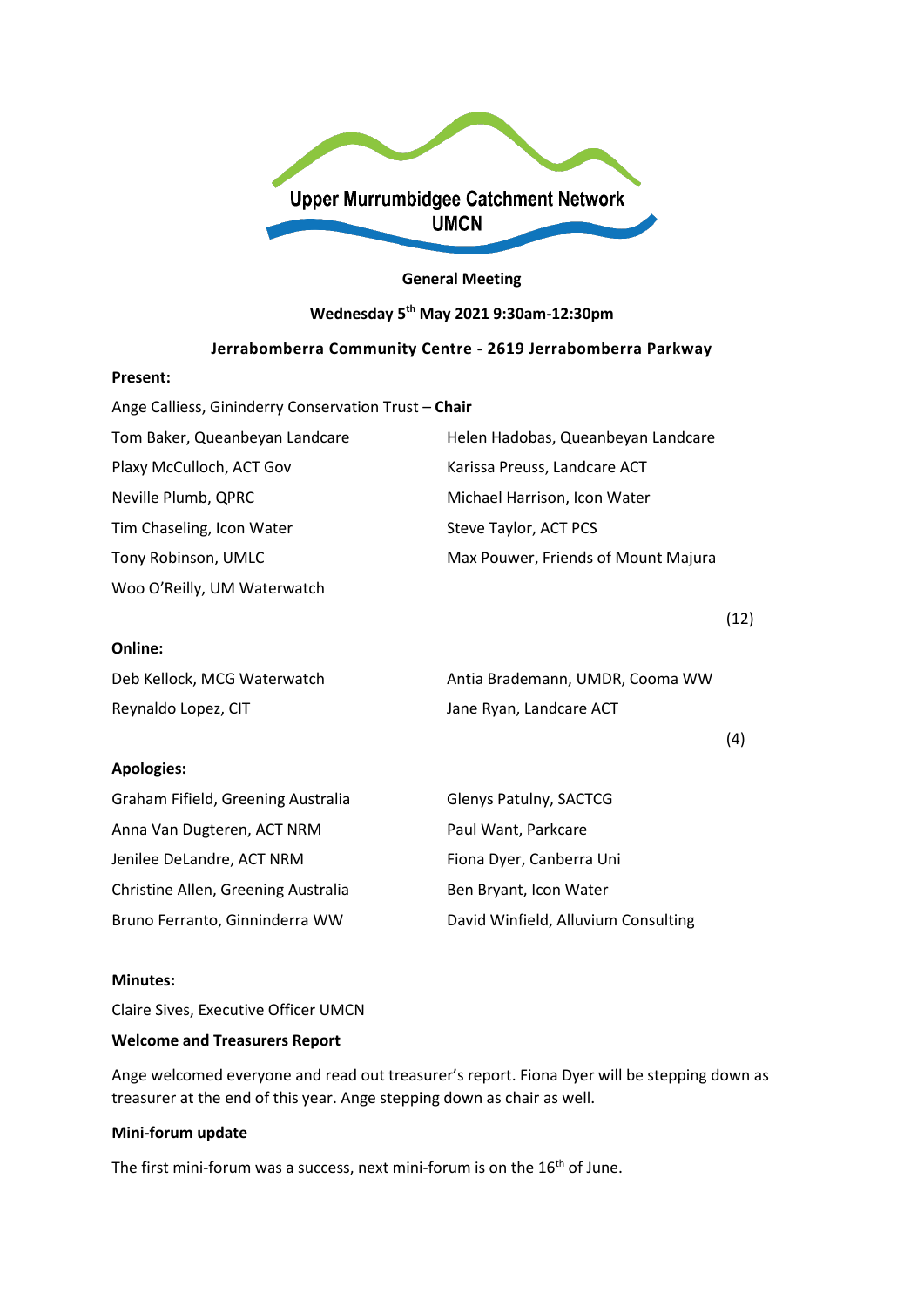## **Strategic Planning Half-Day**

Executive Committee met in February and had a successful planning day, the strategic "plan on a page" was displayed.

## **Building fill Extraordinary meeting**

If there is interest in an extraordinary meeting, we will go ahead with this an online meeting.

## **Presentation**

The ACT Government Invasive Plants Plan 2020-25, Steve Taylor, Program Leader ACT NRM- a recording of this presentation is on the UMCN YouTube Channel: <https://www.youtube.com/watch?v=NwTXLl3sud4&t=372s>

### **Member Updates**

## **Karissa Preuss – ACTRCMCG and Landcare ACT**

## **ACTRCMCG**

- Karissa is the independent community representation on the committee
- Some of the key issues are:
	- o Building fill issue
	- o Water security
		- **UMCN** will hold a meeting on this later in the year
	- o Water quality
		- **always important**
		- **Facedback welcome on whether phosphorus sediment in lakes is an issue** worth pursuing
	- o Queanbeyan STP, still progressing, a lot of discussion around this, concern about Molongolo nitrogen and Phosphorus
	- o Waterway governance
		- Sophie Lewis Commissioner for Environment developing a report on ACT lakes and waterways
		- First step is a review of water governance
		- Maxine Cooper, chair of ACTRCMCG, has been asked to input
		- Governance defined as within Government, but Maxine has been very clear that there is strong governance within the community which should be considered
	- o Innovative ways to fund environmental works
		- Many local councils

### **Antia Brademann – Cooma WW, UMDR, Rivers of Carbon**

Cooma Waterwatch (Antia Brademann Cooma Region Waterwatch Coordinator)

- It is good to see much more flow in our waterways. Interestingly due to the patchy nature of the rainfall sections of Cooma and Rock Flat Creeks have been dry for most of the last year!
- Our bug survey season is in full swing. Local schools are getting involved. If people want to come along please contact Waterwatch.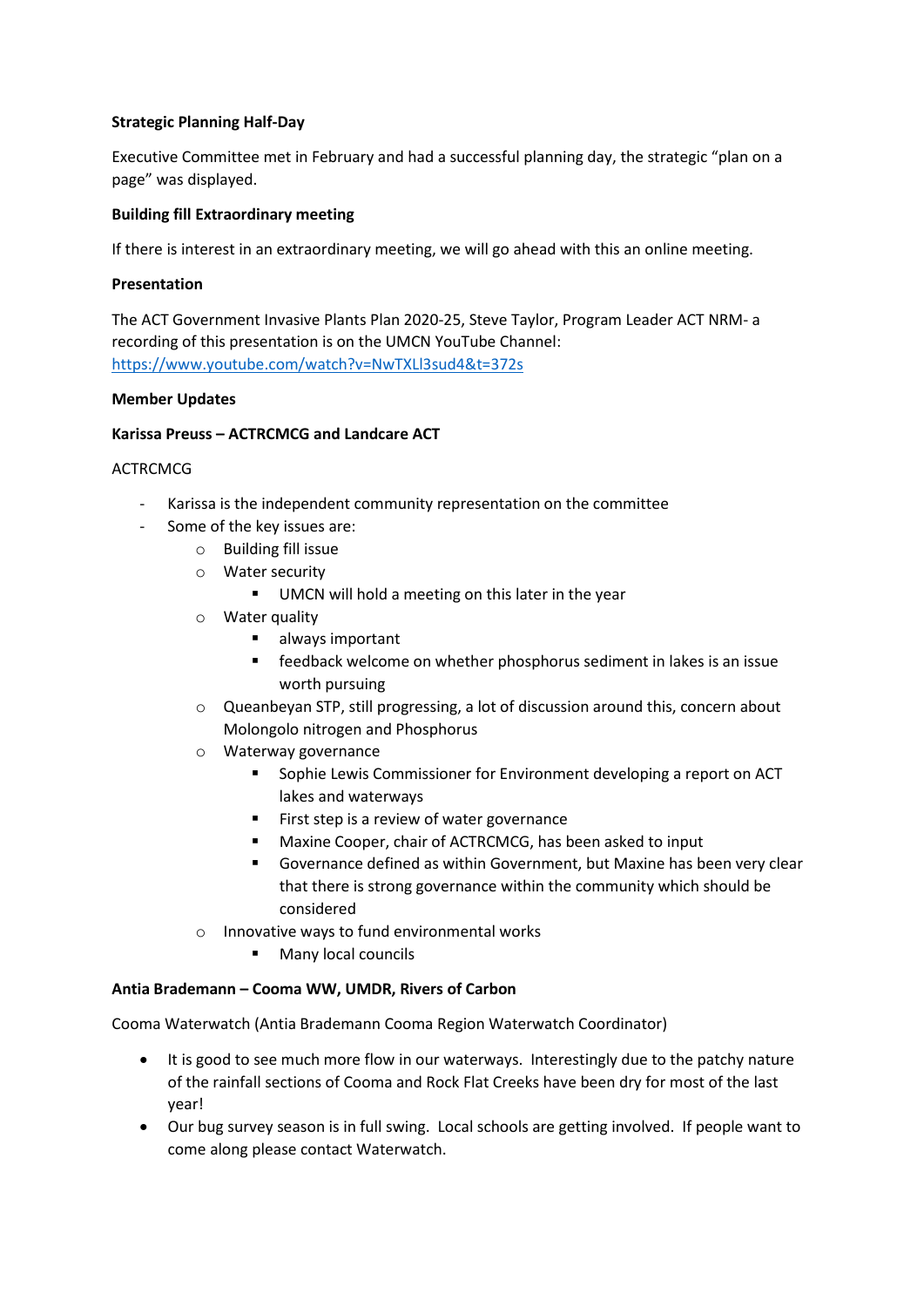• We are doing a follow up video to the Roads and tracks field day held earlier in the year with UMDR, Iconwater, Rivers of Carbon, NSW Soil Con, the Soil Knowledge Network and ACT NRM. This will be a technical video to show how to do specific drainage works on roads including roll overs which often cause drainage to fail if not done properly. I shall share link when done. It will be available on the Rivers of Carbon website.

Upper Murrumbidgee Demonstration Reach (Antia Brademann UMDR Facilitator)

- We are pleased to have received two year funding from the MDBA under the Native Fish Recovery Strategy and so the Upper Murrumbidgee River is one of four Native Fish Recovery Reaches in the UMC.
- The project will fund our adventurous volunteer program for the next two years to engage the community in looking after the bidgee. We have been mapping weeds especially box elder which is an emerging problem. Sad to report in some areas the box elders are outnumbering willows and are invading our instream shrublands which have been previously relatively weed free. We are recruiting over winter if anyone is interested in coming 'on board'.
- Bushfire recovery projects continue in the heavily impacted Bumbalong valley (on the upper Murrumbidgee downstream of Bredbo) including erosion and blackberry control. Projects are being documented. Blackberry control project is producing a video and online blackberry control guide- which will be available soon! Watch this space….I shall share the links when they are up.
- The UMDR is looking at fish and flow issues and aim to hold a stakeholder workshop to discuss issues for the Upper Murrumbidgee in late May/early June.

Rivers of Carbon(Antia Brademann RoC project officer)

- Two projects running well in the upper Murrumbidgee Catchment (RoC Bidgee and RoC Maccas), managed by the Australian River Restoration Centre.
- The RoC Bidgee works to reconnect the Bredbo and Colinton Gorges is run by Antia Brademann and links in with the work discussed in the UMDR update.
- The RoC Macca project is funded under the LLS Reaching for Recovery- Macquarie perch project and run by Lori Gould. A highlight has been a recent planting at Murrells Crossing with Greening Australia and Omni executives and their families to restore riparian habitat for Macquarie perch. 960 Plants were planted on the day. The story and more project info can be seen on the rivers of carbon website.

# **Deb Kellock - Waterwatch Molongolo Conservation Group, ACT NRM**

- Autumn waterbugs being surveyed
- Blue-green algae a big issue
- Concerns around the Queanbeyan STP upgrade
	- o A lot more nitrate into Molongolo, Lake B-G and downstream
- Deb is moving on from Waterwatch  $\bigotimes$  We will miss you, Deb!!!

### **Reynaldo Lopez- CIT**

Student at CIT studying fine arts, environment and technology

### **Jane Ryan- ACT Landcare, Communications Officer**

- Landcare ACT facilitating engagement for the ACT NRM Plan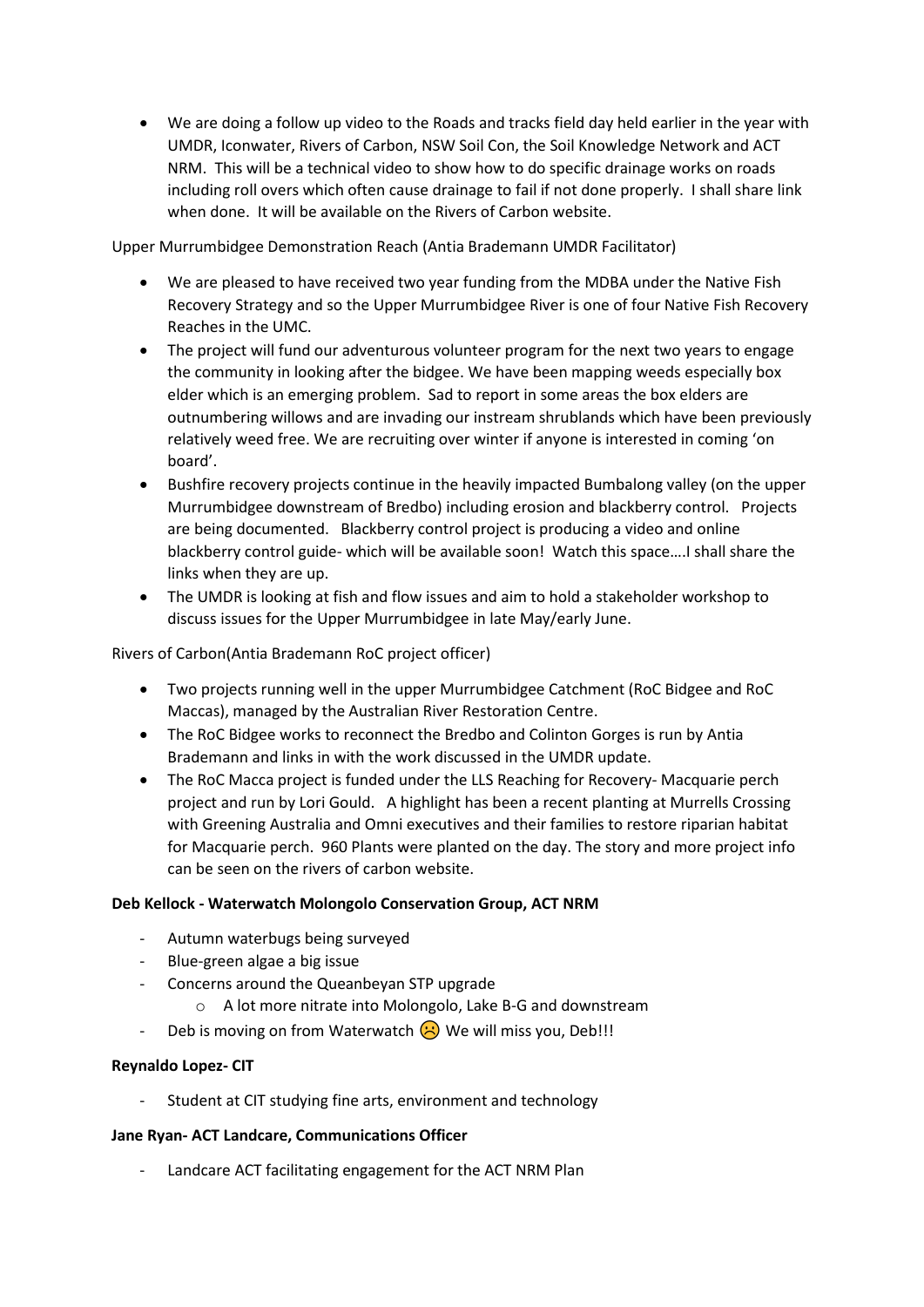- o Calling for input, environmental volunteers and more broadly
- o Written submissions and events
- o Catchment groups (SACT, Molongolo and Gininderra) hosting forums
- o Discussion paper online:<https://www.yoursay.act.gov.au/NRM-plan>
	- Good outline of input sought by ACT NRM
- ACT Landcare secured the Bracher Fund Grant
	- o Using it to focus on young people in the landcare movement
	- o How, why and when landcarers engage with schools young people
		- To teach about environment and landcare movement
	- o Survey being distributed
	- o How are people going about environmental education
	- $\circ$  If you would like to tell ACT Landcare about successful engagement, please contact Jane[: communications@landcareact.org.au](mailto:communications@landcareact.org.au)

## **Tom Baker - Queanbeyan Landcare**

- Had a good presentation from Fernleigh Park Group
	- o What they have achieved over 15-18 years
		- Revegetation effort- all bushland pockets starting to link up
		- **•** Very dedicated group, getting funding

## **Tony Robinson - UMLC**

As I mentioned at the previous meeting UMLC has a number of contracts running and at times it is a bit hard to keep track of them all.

- LLS Save our Scarlet Robin fencing weed control and water supplies on two private properties and a Bredbo Community project – planting native tussocks and direct seeding. Bredbo Landcare has a subcontract with GA for the latter work.
- LLS/Fisheries Regional Land Partnerships Program baseline survey of community knowledge of Macquarie perch April 2020 and a follow up survey in 2023
- LLS Emergency Pest Mitigation and Habitat protection (Bushfire recovery funds) weed control at Bredbo and Dromore for improved Macquarie perch habitat.
- LLS A helping hand Upper Bidgee Landcare Wildlife and Farming Recovery Project a survey to landholders to see what exotic pests are giving them grief. Based on that information, two sub-contracts have been entered into, one for a shooter for pigs, deer, goats and rabbits and another for a trapper trapping foxes and cats.
- A property planting seminar in Michelago
- A talk on cats and a talk and demonstration of cat and fox trapping methods at a property on Calabash Rd in the Tinderries.
- UMLC is gearing up for its 25-year anniversary scheduled to be held on the  $12<sup>th</sup>$  of September this year.

Georgeanna Story is organising and managing these projects on behalf of UMLC under her NSW Landcare Coordinator Program which funds her from 2019 to 2023.

# **Tim Chaseling - Icon Water**

- All dams full
- Working with parks on hazard reduction burns
- Michael working on catchment survey
	- o Every 3 years, report on state of catchment
	- o Informs water treatment plants